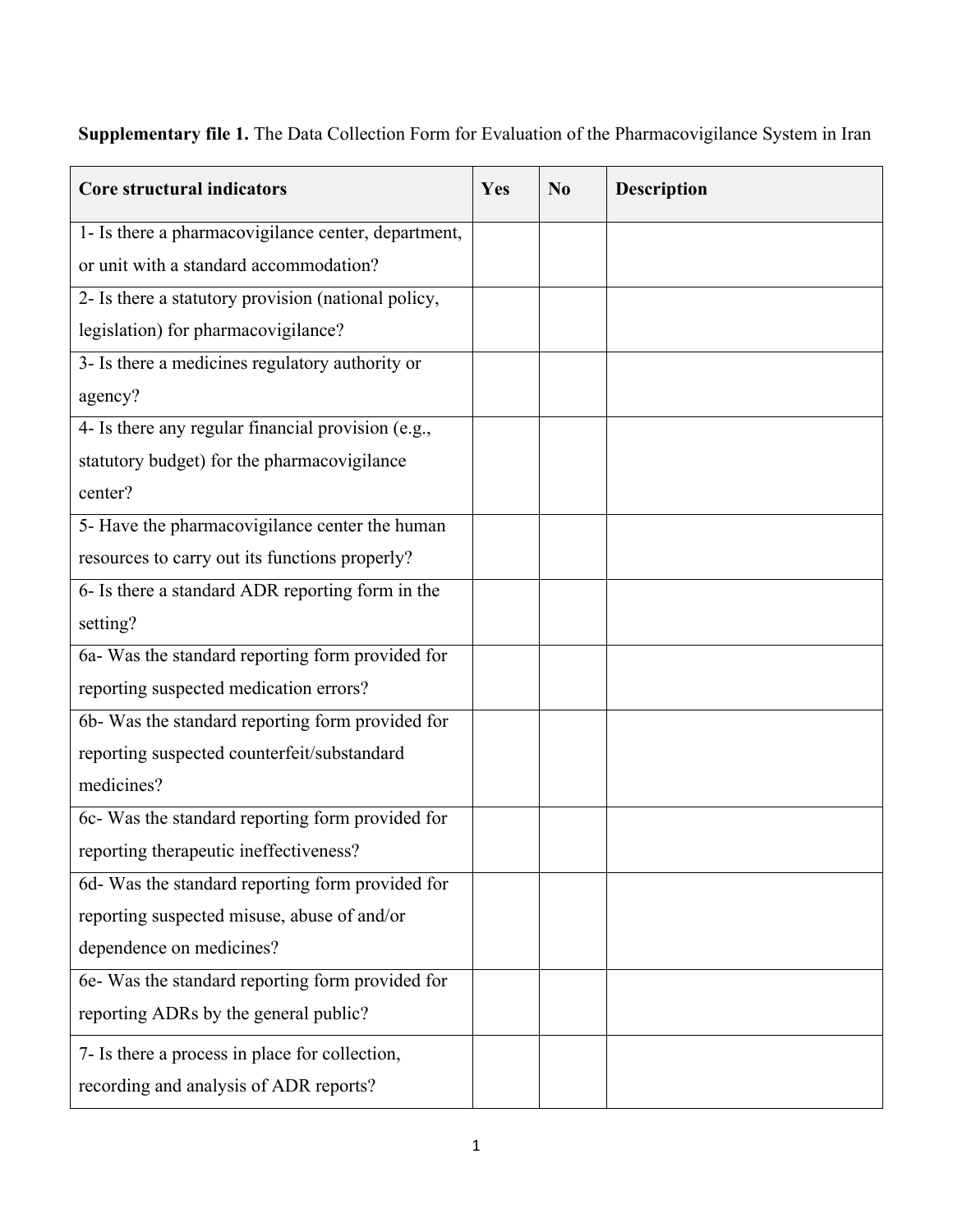| 8- Was pharmacovigilance incorporated into the   |  |  |
|--------------------------------------------------|--|--|
| the national curriculum of the various health    |  |  |
| care professions?                                |  |  |
| 8a- for medical doctors?                         |  |  |
| 8b- for dentists?                                |  |  |
| 8c- for pharmacists?                             |  |  |
| 8d- for nurses or midwives?                      |  |  |
| 8e- for others?                                  |  |  |
| $-$ to be specified;                             |  |  |
| 9- Is there a newsletter, information bulletin,  |  |  |
| and/or website as a tool for dissemination of    |  |  |
| information on pharmacovigilance?                |  |  |
| 10- Is there a national ADR or pharmacovigilance |  |  |
| advisory committee or an expert committee in the |  |  |
| setting capable of providing advice on medicine  |  |  |
| safety?                                          |  |  |

| <b>Indicators</b>                                        | Answer | <b>Description</b> |
|----------------------------------------------------------|--------|--------------------|
| Core process indicators                                  |        |                    |
| 1- How many ADR reports were received by the             |        |                    |
| center in 2017?                                          |        |                    |
| <i>Definition:</i> Valid case reports should contain the |        |                    |
| four core data elements, as per ICH-E2A:                 |        |                    |
| 1. Reporter                                              |        |                    |
| 2. Identifiable patient                                  |        |                    |
| 3. Suspected medicines                                   |        |                    |
| 4. Adverse reaction.                                     |        |                    |
| 2- How many reports are there in the national            |        |                    |
| database currently? (Since its inception to 2017)        |        |                    |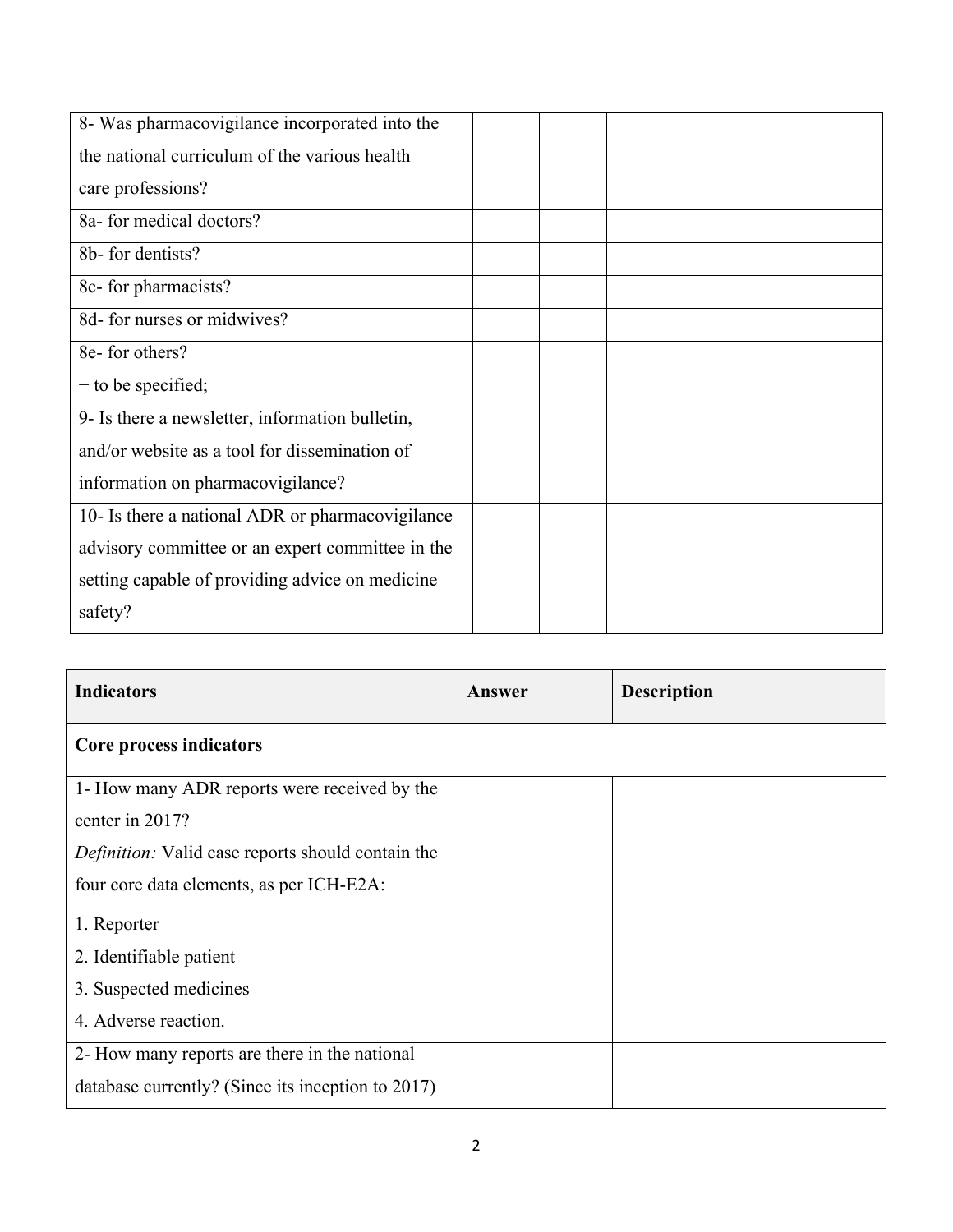| 3- How many reports were acknowledged and/or     |  |
|--------------------------------------------------|--|
| issued feedback in 2017?                         |  |
| 4- How many reports were subjected to causality  |  |
| assessment in 2017?                              |  |
| 5- How many reports were satisfactorily          |  |
| completed and submitted to the national          |  |
| pharmacovigilance center in 2017?                |  |
| Definition: Total reports received yearly at     |  |
| the pharmacovigilance center that have all       |  |
| the relevant fields for causality assessment     |  |
| satisfactorily filled in.                        |  |
| 5a- Of the reports satisfactorily completed and  |  |
| submitted to the national pharmacovigilance      |  |
| center, how many were submitted to the WHO       |  |
| database?                                        |  |
| 6- How many reports of therapeutic               |  |
| ineffectiveness were received in 2017?           |  |
| Definition: Failed treatments owing to the lack  |  |
| of effectiveness of medicines used in the        |  |
| healthcare                                       |  |
| system.                                          |  |
| 7- How many reports on medication errors were    |  |
| reported in 2017?                                |  |
| Definition: Failure in treatment processes that  |  |
| resulted in harm to patients.                    |  |
| 8- How many registered pharmaceutical            |  |
| companies are there in Iran?                     |  |
| 9- How many registered pharmaceutical            |  |
| companies have a functional pharmacovigilance    |  |
| system?                                          |  |
| 10- How many active surveillance activities were |  |
| initiated, ongoing, or completed from 2013-2017? |  |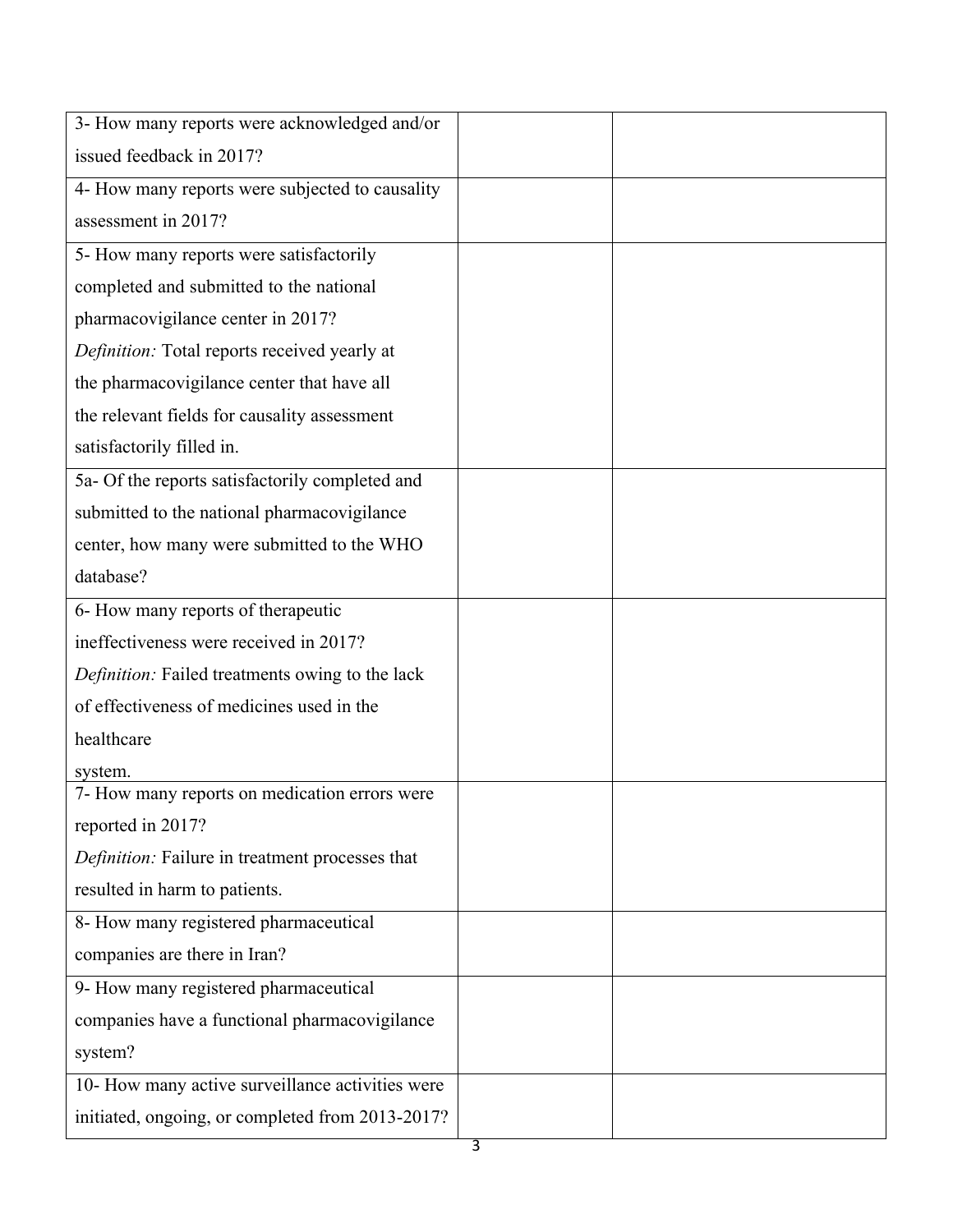| Core process indicators                                       |  |
|---------------------------------------------------------------|--|
| 1- How many signals were detected from 2013 to                |  |
| 2017 by the pharmacovigilance center?                         |  |
| 2- How many regulatory actions were taken in                  |  |
| 2017 consequent to national pharmacovigilance                 |  |
| activities?                                                   |  |
| 2a-Product label changes (variation)?                         |  |
| 2b- Safety warnings on medicines?                             |  |
| 2c- Drug withdrawals?                                         |  |
| 2d- Other restrictions on the use of medicines?               |  |
| 3- How many people were admitted to the                       |  |
| hospital as a result of events associated with                |  |
| medicines and their use in 2017?                              |  |
| 4- How many medicine-related deaths reported to               |  |
| the national pharmacovigilance center?                        |  |
| Pharmacovigilance indicators for public health programs (PHP) |  |
| 1- There are pharmacovigilance activities in place            |  |
| within the PHP routinely?                                     |  |
| Definition: The presence or absence of key                    |  |
| pharmacovigilance activities in the PHP: to report            |  |
| suspected ADRs to the pharmacovigilance center,               |  |
| using or adapting the standard ADR form                       |  |
| recommended by the pharmacovigilance center;                  |  |
| and to have an open communication link with the               |  |
| pharmacovigilance center, to analyze and react to             |  |
| drug-related problems.                                        |  |
| 2- Was pharmacovigilance systematically                       |  |
| considered in all the main treatment guidelines               |  |
| and protocols in use within the public health                 |  |
| programme?                                                    |  |